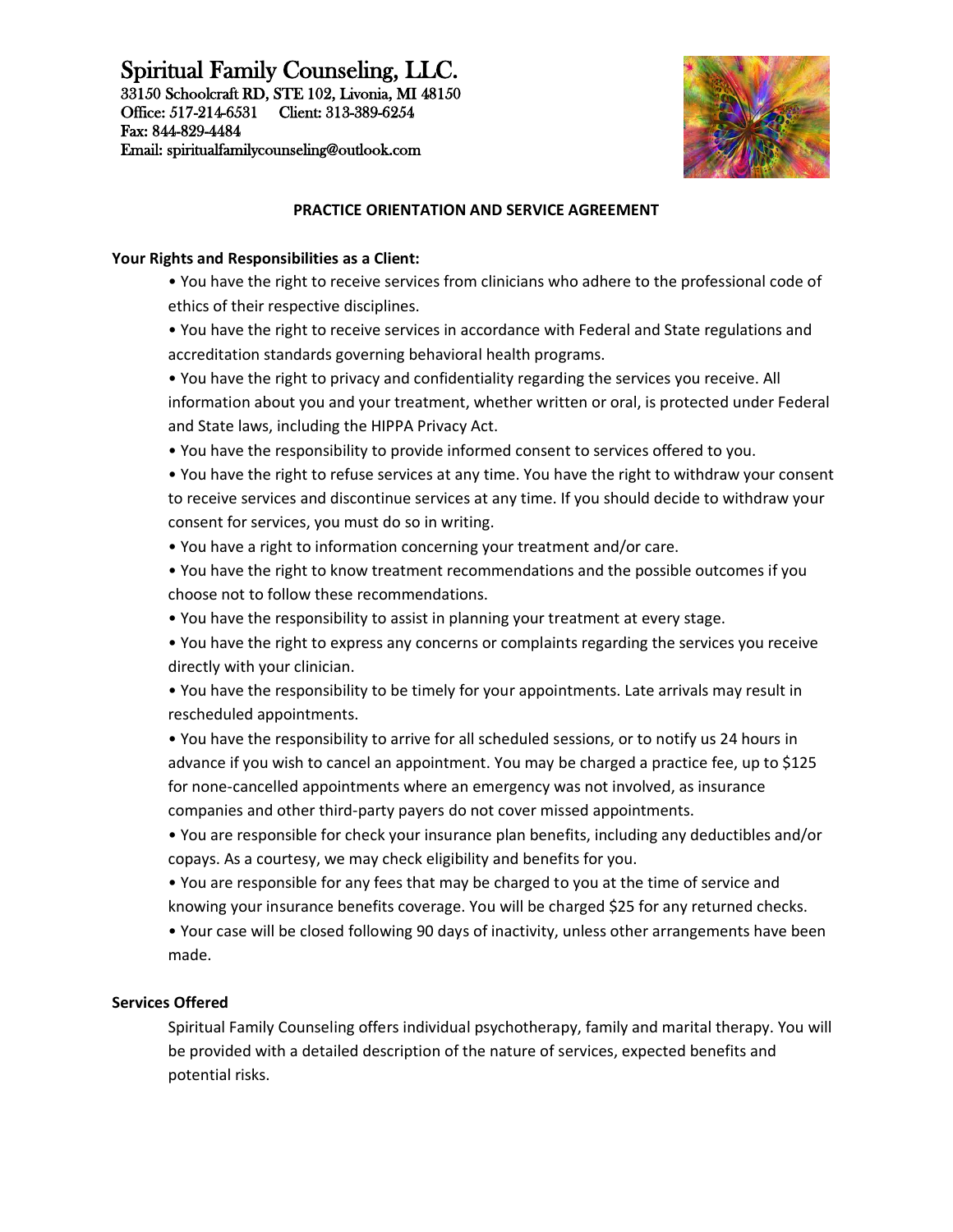# Spiritual Family Counseling, LLC.

33150 Schoolcraft RD, STE 102, Livonia, MI 48150 Office: 517-214-6531 Client: 313-389-6254 Fax: 844-829-4484 Email: spiritualfamilycounseling@outlook.com



#### **Client Input**

Spiritual Family Counseling will be asking you for ongoing feedback regarding the quality and effectiveness of services you receive. We will periodically ask you to complete clinical outcome questionnaires and satisfaction surveys. We will also review and/or investigate any complaints or suggestions you may have. Your feedback is considered an important part of your treatment and care.

#### **Operations**

Office hours are usually between 10:00 AM and 7:00 PM five days per week. Appointment dates and time can be arranged between you and your treating clinician. In case of an emergency, you may contact the nearest crisis center (Wayne County Crisis Center \*COPE\* at (734) 721-0200, Oakland County Crisis Center at (248) 456-0909 and Macomb County Crisis Center at (586) 307- 9100. You may also contact the nearest emergency room. We practice in a non-smoking environment. Illicit drugs and weapons are not allowed on the premises. Persons in possession of either will be asked to leave immediately.

#### **Confidentiality**

Federal and State laws protect the privacy of communications between a client and clinician. In most situations, information about your treatment can only be released to other if you sign a written Authorization for Release of Information. That authorization must meet certain legal requirements. The limits to confidentiality are provided in our Notice of Privacy Practices.

### **Financial Responsibility**

You are expected to pay for services at the time it is rendered unless otherwise agreed. Payment schedules and fee scales, in case of financial hardship, are included in this packet. If your account has not been paid for more than 60 days, and arrangements have not been made, legal action may be taken to secure payment. If such a situation is to occur, only the client's name, nature of services and amount due are divulged.

#### **Minors and Parents**

Clients under 18 years of age who are not emancipated, and their parents, should be aware that the law may allow parents to examine their child's treatment records. They should also be aware that clients over 14 years of age can consent to and control access bout their own mental health treatment lasting no longer than 12 sessions or 4 months. Privacy and parental involvement are essential to successful treatment. Therefore, Spiritual Family Counseling may request and agreement from any client between 14 and 18 years of age to allow parental figures to obtain information about their treatment progression. \*\*\*Spiritual Family Counseling Staff are mandated reporters by law, and are required to report actual findings or suspicion of abuse and/or neglect.\*\*\*